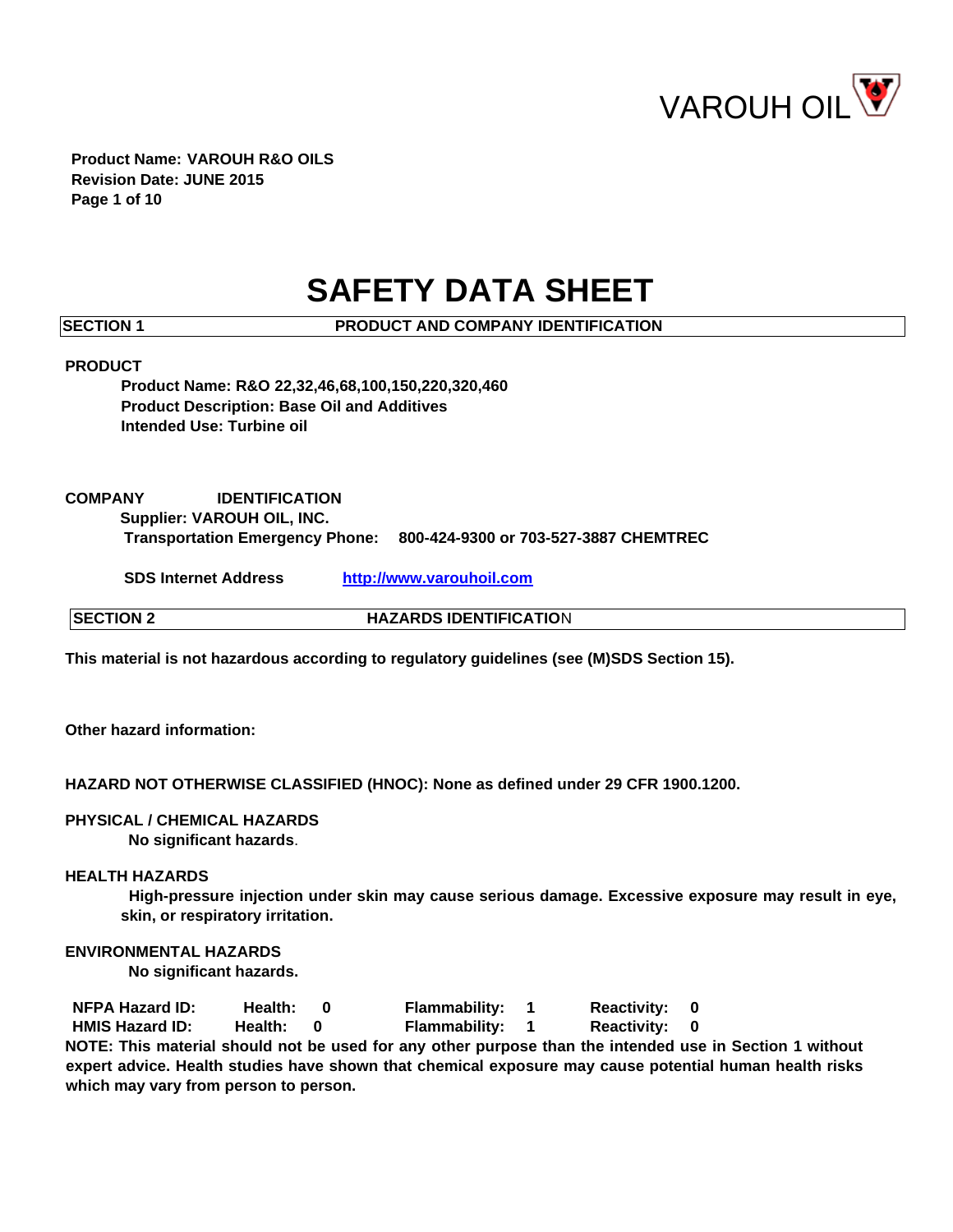### **SECTION 3 COMPOSITION/INFORMATION ON INGREDIENTS**

This material is defined as a mixture.

#### **Hazardous Substance(s) or Complex Substance(s) required for disclosure**

| <b>Name</b>              | CAS#     | <b>Concentration*</b> | <b>IGHS Hazard Codes</b>                                 |
|--------------------------|----------|-----------------------|----------------------------------------------------------|
| 12.6-DI-TERT-BUTYLPHENOL | 128-39-2 | 0.1-<1%               | H315, H319(2A),<br>H400(M factor 1), H410(M<br>lfactor 1 |

\* All concentrations are percent by weight unless material is a gas. Gas concentrations are in percent by volume.

As per paragraph (i) of 29 CFR 1910.1200, formulation is considered a trade secret and specific chemical identity and exact percentage (concentration) of composition may have been withheld. Specific chemical identity and exact percentage composition will be provided to health professionals, employees, or designated representatives in accordance with applicable provisions of paragraph (i).

#### **SECTION 4 FIRST AID MEASURES**

### **INHALATION**

Remove from further exposure. For those providing assistance, avoid exposure to yourself or others. Use adequate respiratory protection. If respiratory irritation, dizziness, nausea, or unconsciousness occurs, seek immediate medical assistance. If breathing has stopped, assist ventilation with a mechanical device or use mouth-to-mouth resuscitation.

#### **SKIN CONTACT**

Wash contact areas with soap and water. If product is injected into or under the skin, or into any part of the body, regardless of the appearance of the wound or its size, the individual should be evaluated immediately by a physician as a surgical emergency. Even though initial symptoms from high pressure injection may be minimal or absent, early surgical treatment within the first few hours may significantly reduce the ultimate extent of injury.

# **EYE CONTACT**

Flush thoroughly with water. If irritation occurs, get medical assistance.

### **INGESTION**

First aid is normally not required. Seek medical attention if discomfort occurs.

### **SECTION 5 FIRE FIGHTING MEASURES**

### **EXTINGUISHING MEDIA**

**Appropriate Extinguishing Media:** Use water fog, foam, dry chemical or carbon dioxide (C02) to extinguish flames.

**Inappropriate Extinguishing Media:** Straight Streams of Water

**Product Name: VAROUH R&O OILS Revision Date: JUNE 2015 Page 3 of 10** 

# **FIRE FIGHTING**

**Fire Fighting Instructions:** Evacuate area. Prevent runoff from fire control or dilution from entering streams, sewers, or drinking water supply. Firefighters should use standard protective equipment and in enclosed spaces, self-contained breathing apparatus (SCBA). Use water spray to cool fire exposed surfaces and to protect personnel.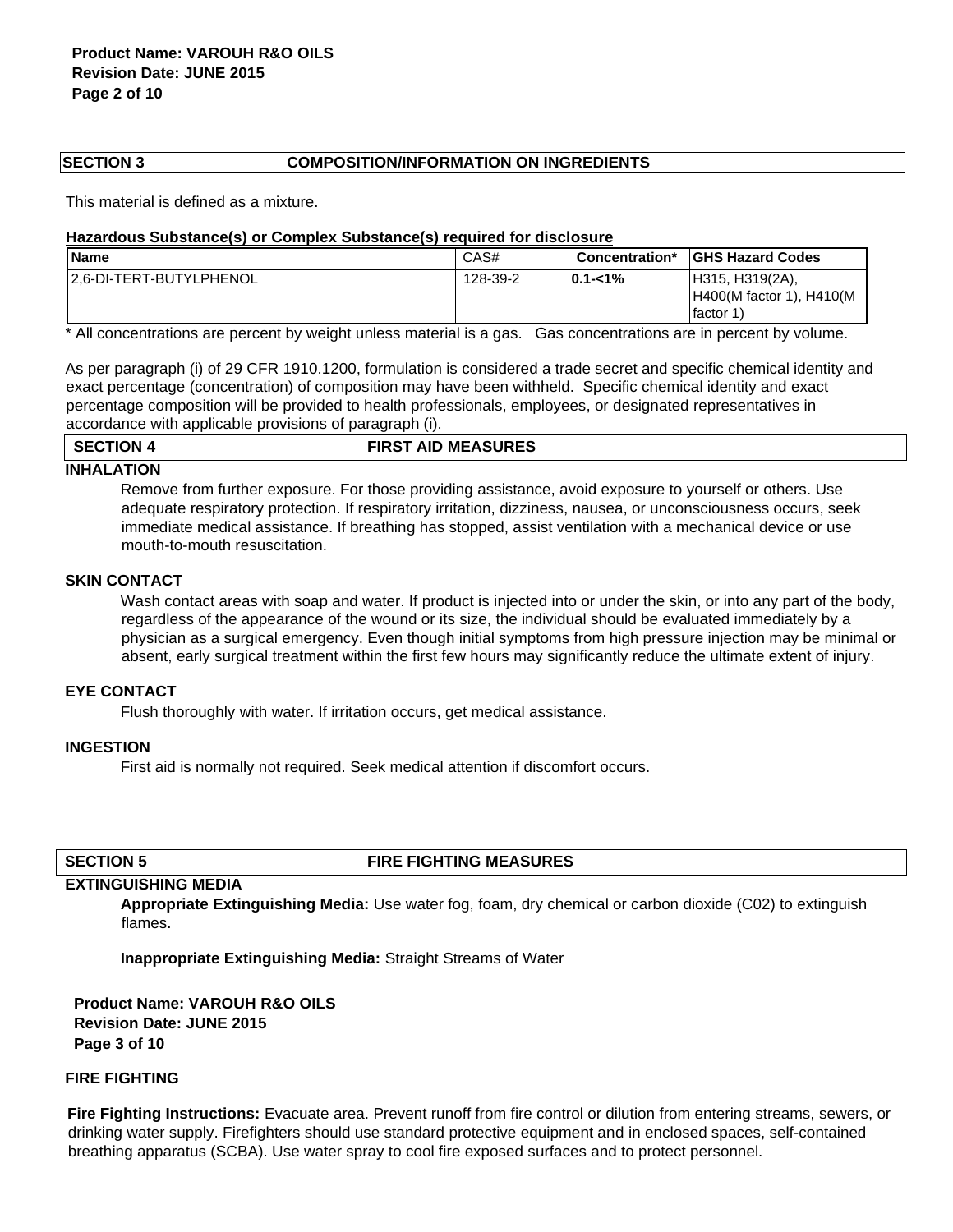**Hazardous Combustion Products:** Sulfur oxides, Smoke, Fume, Incomplete combustion products, Aldehydes, Oxides of carbon

# **FLAMMABILITY PROPERTIES**

**Flash Point [Method]:** >223°C (433°F) [ASTM D-92] **Flammable Limits (Approximate volume % in air):** LEL: **0.9** UEL: **7.0 Autoignition Temperature: N/D**

# **SECTION 6 ACCIDENTAL RELEASE MEASURES**

### **NOTIFICATION PROCEDURES**

In the event of a spill or accidental release, notify relevant authorities in accordance with all applicable regulations. US regulations require reporting releases of this material to the environment which exceed the applicable reportable quantity or oil spills which could reach any waterway including intermittent dry creeks. The National Response Center can be reached at (800)424-8802.

# **PROTECTIVE MEASURES**

Avoid contact with spilled material. See Section 5 for fire fighting information.See the Hazard Identification Section for Significant Hazards. See Section 4 for First Aid Advice. See Section 8 for advice on the minimum requirements for personal protective equipment. Additional protective measures may be necessary, depending on the specific circumstances and/or the expert judgment of the emergency responders.

For emergency responders: Respiratory protection: respiratory protection will be necessary only in special cases, e.g., formation of mists Half-face or full-face respirator with filter(s) for dust/organic vapor or Self Contained Breathing Apparatus (SCBA) can be used depending on the size of spill and potential level of exposure. If the exposure cannot be completely characterized or an oxygen deficient atmosphere is possible or anticipated, SCBA is recommended. Work gloves that are resistant to hydrocarbons are recommended. Gloves made of polyvinyl acetate (PVA) are not water-resistant and are not suitable for emergency use. Chemical goggles are recommended if splashes or contact with eyes is possible. Small spills: normal antistatic work clothes are usually adequate. Large spills: full body suit of chemical resistant, antistatic material is recommended.

#### **SPILL MANAGEMENT**

**Land Spill:** Stop leak if you can do it without risk. Recover by pumping or with suitable absorbent.

**Water Spill:** Stop leak if you can do it without risk. Confine the spill immediately with booms Warn other shipping. Remove from the surface by skimming or with suitable absorbents. Seek the advice of a specialist before using dispersants.

Water spill and land spill recommendations are based on the most likely spill scenario for this material; however, geographic conditions, wind, temperature, (and in the case of a water spill) wave and current direction and speed may greatly influence the appropriate action to be taken. For this reason, local experts should be consulted. **Note: Local regulations may prescribe or limit action to be taken.**

**Product Name: VAROUH R&O OILS Revision Date: JUNE 2015 Page 4 of 10** 

# **ENVIRONMENTAL PRECAUTIONS**

Large Spills: Dike far ahead of liquid spill for later recovery and disposal. Prevent entry into waterways, sewers, basements or confined areas.

# **SECTION 7** HANDLING AND STORAGE HANDLING

Prevent small spills and leakage to avoid slip hazard. Material can accumulate static charges which may cause an electrical spark (ignition source). When the material is handled in bulk, an electrical spark could ignite any flammable vapors from liquids or residues that may be present (e.g., during switch-loading operations). Use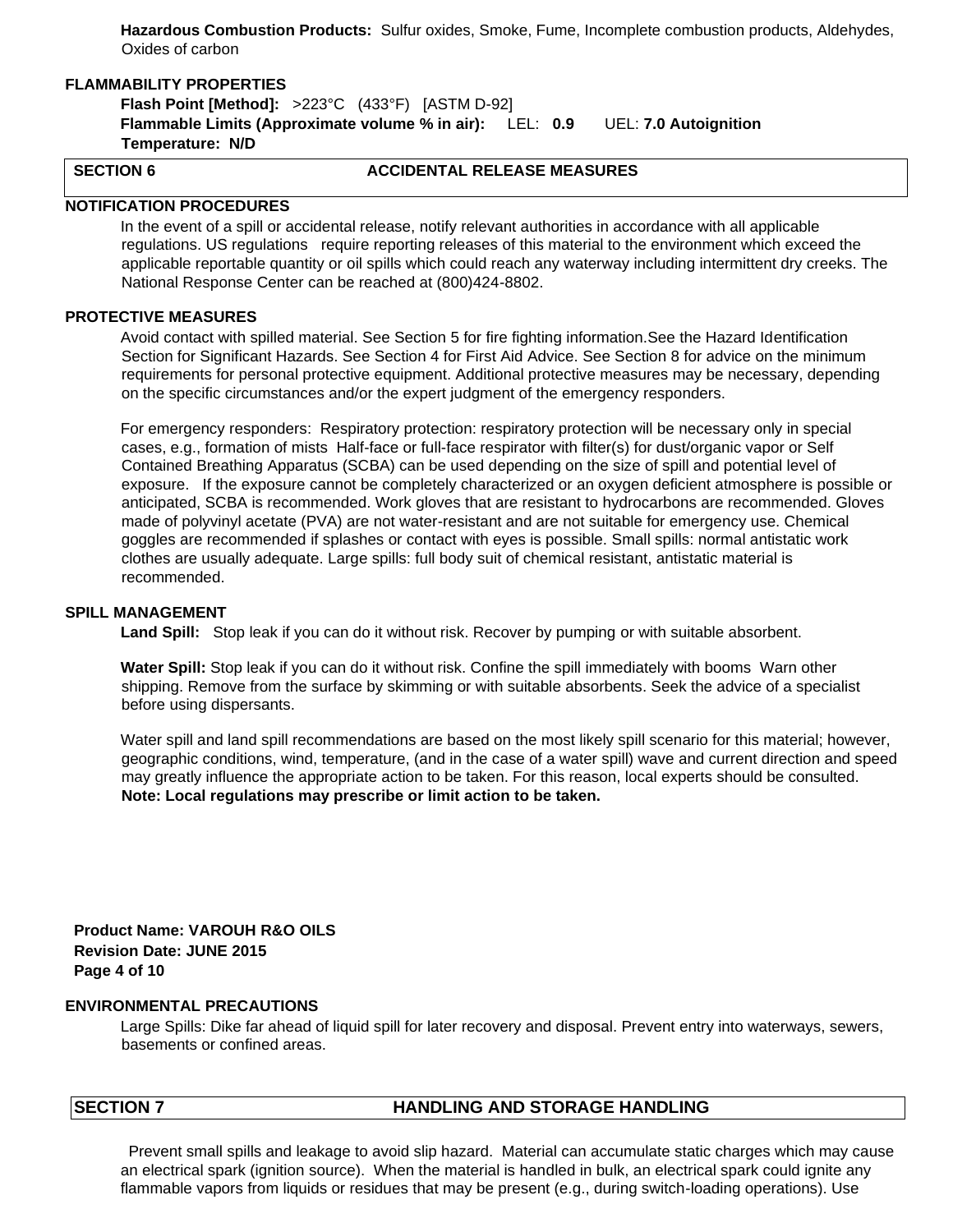proper bonding and/or ground procedures. However, bonding and grounds may not eliminate the hazard from static accumulation. Consult local applicable standards for guidance. Additional references include American Petroleum Institute 2003 (Protection Against Ignitions Arising out of Static, Lightning and Stray Currents) or National Fire Protection Agency 77 (Recommended Practice on Static Electricity) or CENELEC CLC/TR 50404 (Electrostatics - Code of practice for the avoidance of hazards due to static electricity).

**Static Accumulator:** This material is a static accumulator.

# **STORAGE**

The container choice, for example storage vessel, may effect static accumulation and dissipation. Do not store in open or unlabelled containers. Keep away from incompatible materials.

# **SECTION 8 EXPOSURE CONTROLS / PERSONAL PROTECTION**

**Exposure limits/standards for materials that can be formed when handling this product:** When mists/aerosols can occur the following are recommended: 5 mg/m<sup>3</sup> - ACGIH TLV (inhalable fraction), 5 mg/m<sup>3</sup> - OSHA PEL.

NOTE: Limits/standards shown for guidance only. Follow applicable regulations.

No biological limits allocated.

# **ENGINEERING CONTROLS**

The level of protection and types of controls necessary will vary depending upon potential exposure conditions.

Control measures to consider:

No special requirements under ordinary conditions of use and with adequate ventilation.

# **PERSONAL PROTECTION**

Personal protective equipment selections vary based on potential exposure conditions such as applications, handling practices, concentration and ventilation. Information on the selection of protective equipment for use with this material, as provided below, is based upon intended, normal usage.

**Respiratory Protection:** If engineering controls do not maintain airborne contaminant concentrations at a level which is adequate to protect worker health, an approved respirator may be appropriate. Respirator selection, use, and maintenance must be in accordance with regulatory requirements, if applicable. Types of respirators to be considered for this material include:

No special requirements under ordinary conditions of use and with adequate ventilation.

# **Product Name: VAROUH R&O OILS Revision Date: JUNE 2015 Page 5 of 10**

For high airborne concentrations, use an approved supplied-air respirator, operated in positive pressure mode. Supplied air respirators with an escape bottle may be appropriate when oxygen levels are inadequate, gas/vapor warning properties are poor, or if air purifying filter capacity/rating may be exceeded.

**Hand Protection:** Any specific glove information provided is based on published literature and glove manufacturer data. Glove suitability and breakthrough time will differ depending on the specific use conditions. Contact the glove manufacturer for specific advice on glove selection and breakthrough times for your use conditions. Inspect and replace worn or damaged gloves. The types of gloves to be considered for this material include:

No protection is ordinarily required under normal conditions of use.

**Eye Protection:** If contact is likely, safety glasses with side shields are recommended.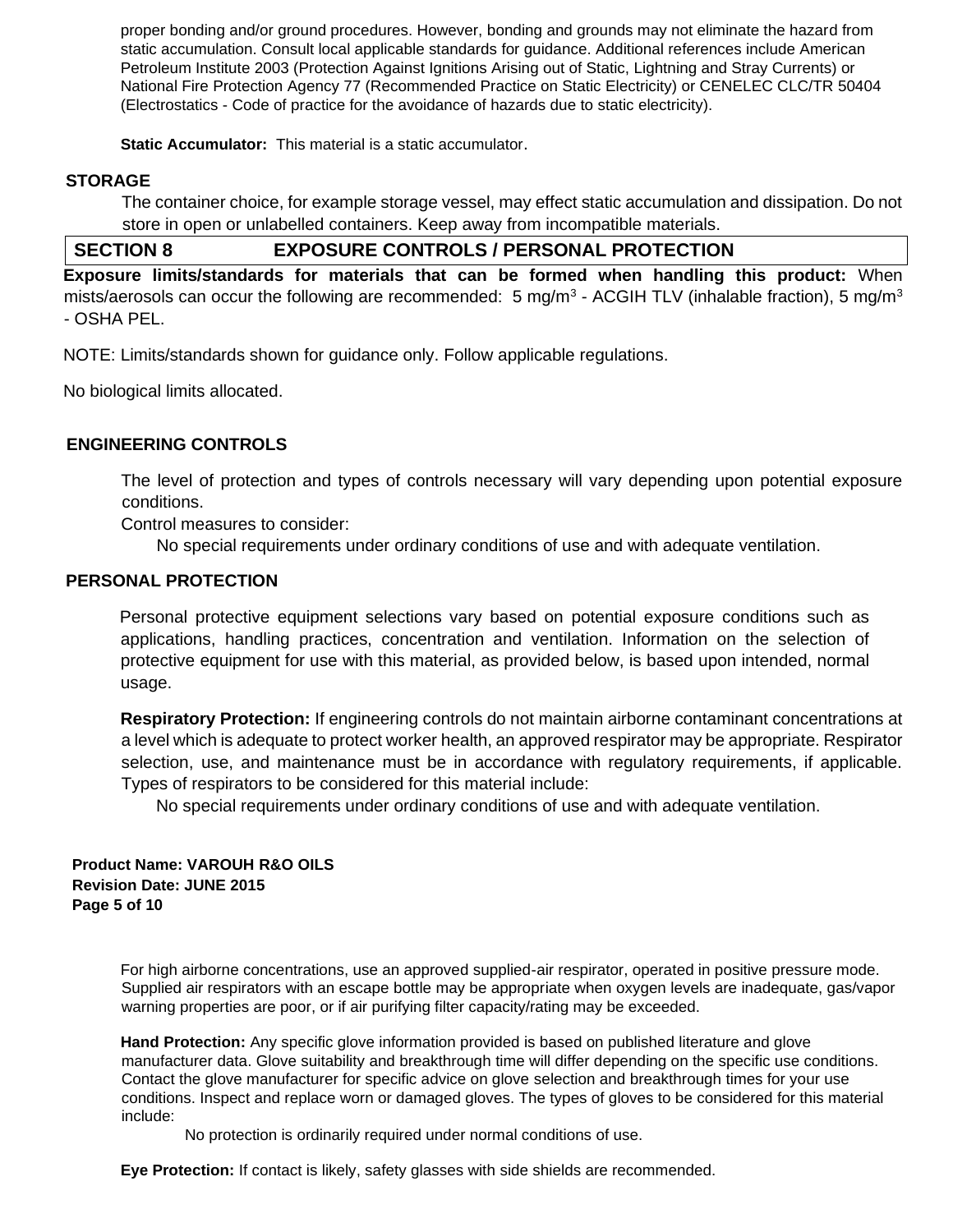**Skin and Body Protection:** Any specific clothing information provided is based on published literature or manufacturer data. The types of clothing to be considered for this material include:

No skin protection is ordinarily required under normal conditions of use. In accordance with good industrial hygiene practices, precautions should be taken to avoid skin contact.

**Specific Hygiene Measures:** Always observe good personal hygiene measures, such as washing after handling the material and before eating, drinking, and/or smoking. Routinely wash work clothing and protective equipment to remove contaminants. Discard contaminated clothing and footwear that cannot be cleaned. Practice good housekeeping.

# **ENVIRONMENTAL CONTROLS**

Comply with applicable environmental regulations limiting discharge to air, water and soil. Protect the environment by applying appropriate control measures to prevent or limit emissions.

# **SECTION 9 PHYSICAL AND CHEMICAL PROPERTIES**

**Note: Physical and chemical properties are provided for safety, health and environmental considerations only and may not fully represent product specifications. Contact the Supplier for additional information.**

### **GENERAL INFORMATION**

**Physical State: Liquid Color: Amber Odor: Characteristic Odor Threshold: N/D** 

**IMPORTANT HEALTH, SAFETY, AND ENVIRONMENTAL INFORMATION** 

 **Relative Density (at 15 °C): 0.87 Flammability (Solid, Gas): N/A Flash Point [Method]: >223°C (433°F) [ASTM D-92] Flammable Limits (Approximate volume % in air): LEL: 0.9 UEL: 7.0 Autoignition Temperature: N/D Boiling Point / Range: > 316°C (600°F) [Estimated] Decomposition Temperature: N/D Vapor Density (Air = 1): > 2 at 101 kPa [Estimated] Vapor Pressure: < 0.013 kPa (0.1 mm Hg) at 20 °C [Estimated] Evaporation Rate (n-butyl acetate = 1): N/D** 

**Product Name: VAROUH R&O OILS Revision Date: JUNE 2015 Page 6 of 10** 

> **pH: N/A Log Pow (n-Octanol/Water Partition Coefficient): > 3.5 [Estimated] Solubility in Water: Negligible Viscosity: 67.9 cSt (67.9 mm2/sec) at 40 °C | 8.7 cSt (8.7 mm2/sec)at 100°C Oxidizing Properties: See Hazards Identification Section.**

# **OTHER INFORMATION**

**Freezing Point: N/D Melting Point: N/A Pour Point: -27°C (-17°F) DMSO Extract (mineral oil only), IP-346: < 3 %wt**

# **SECTION 10 STABILITY AND REACTIVITY**

**REACTIVITY:** See sub-sections below.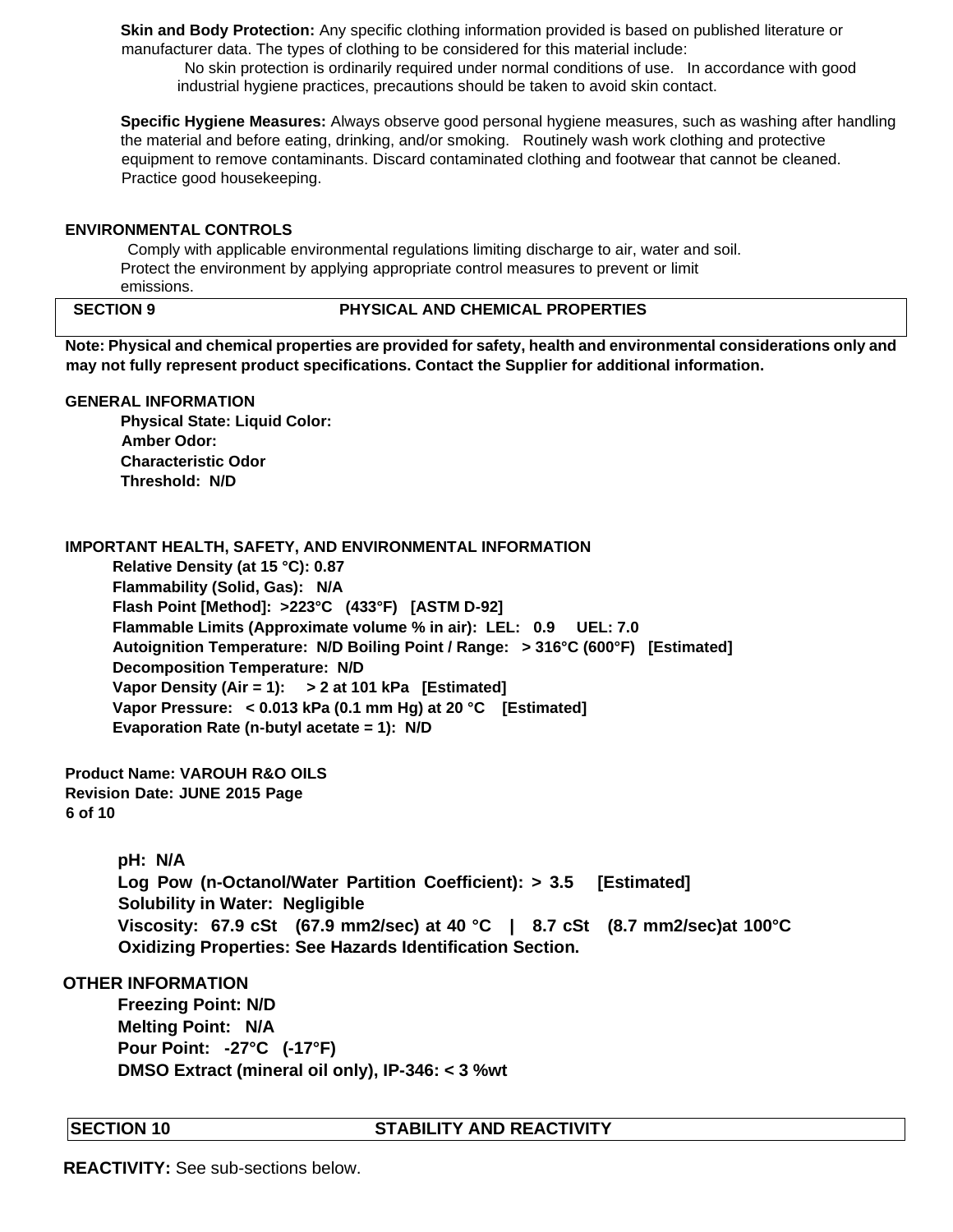**STABILITY:** Material is stable under normal conditions.

**CONDITIONS TO AVOID:** Excessive heat. High energy sources of ignition.

**MATERIALS TO AVOID:** Strong oxidizers

**HAZARDOUS DECOMPOSITION PRODUCTS:** Material does not decompose at ambient temperatures.

**POSSIBILITY OF HAZARDOUS REACTIONS:** Hazardous polymerization will not occur.

# **SECTION 11** TOPOLOGICAL INFORMATION

# **INFORMATION ON TOXICOLOGICAL EFFECTS**

| <b>Hazard Class</b>                                               | <b>Conclusion / Remarks</b>                                                                      |
|-------------------------------------------------------------------|--------------------------------------------------------------------------------------------------|
| <b>Inhalation</b>                                                 |                                                                                                  |
| Acute Toxicity: No end point data for<br>material.                | Minimally Toxic. Based on assessment of the components.                                          |
| Irritation: No end point data for material.                       | Negligible hazard at ambient/normal handling temperatures.                                       |
| Ingestion                                                         |                                                                                                  |
| Acute Toxicity: No end point data for<br>material.                | Minimally Toxic. Based on assessment of the components.                                          |
| <b>Skin</b>                                                       |                                                                                                  |
| Acute Toxicity: No end point data for<br>material.                | Minimally Toxic. Based on assessment of the components.                                          |
| Skin Corrosion/Irritation: No end point data<br>for material.     | Negligible irritation to skin at ambient temperatures. Based on<br>assessment of the components. |
| <b>Eye</b>                                                        |                                                                                                  |
| Serious Eye Damage/Irritation: No end point<br>data for material. | May cause mild, short-lasting discomfort to eyes. Based on<br>assessment of the components.      |
| <b>Sensitization</b>                                              |                                                                                                  |
| Respiratory Sensitization: No end point data<br>for material.     | Not expected to be a respiratory sensitizer.                                                     |
| Skin Sensitization: No end point data for<br>material.            | Not expected to be a skin sensitizer. Based on assessment of the<br>components.                  |
| Aspiration: Data available.                                       | Not expected to be an aspiration hazard. Based on                                                |

# **Product Name: VAROUH R&O OILS Revision Date: JUNE 2015**

**Page 7 of 10** 

|                                        | physico-chemical properties of the material.                 |  |
|----------------------------------------|--------------------------------------------------------------|--|
| Germ Cell Mutagenicity: No end point   | Not expected to be a germ cell mutagen. Based on             |  |
| data for material.                     | assessment of the components.                                |  |
| Carcinogenicity: No end point data for | Not expected to cause cancer. Based on assessment of the     |  |
| material.                              | components.                                                  |  |
| Reproductive Toxicity: No end point    | Not expected to be a reproductive toxicant. Based on         |  |
| data for material.                     | assessment of the components.                                |  |
| Lactation: No end point data for       | Not expected to cause harm to breast-fed children.           |  |
| material.                              |                                                              |  |
| <b>Specific Target Organ Toxicity</b>  |                                                              |  |
| (STOT)                                 |                                                              |  |
| Single Exposure: No end point data for | Not expected to cause organ damage from a single             |  |
| material.                              | exposure.                                                    |  |
| Repeated Exposure: No end point data   | Not expected to cause organ damage from prolonged or         |  |
| lfor material.                         | exposure. Based<br>repeated<br>the<br>on<br>assessment<br>οt |  |
|                                        | components.                                                  |  |

# **OTHER INFORMATION**

**Contains:**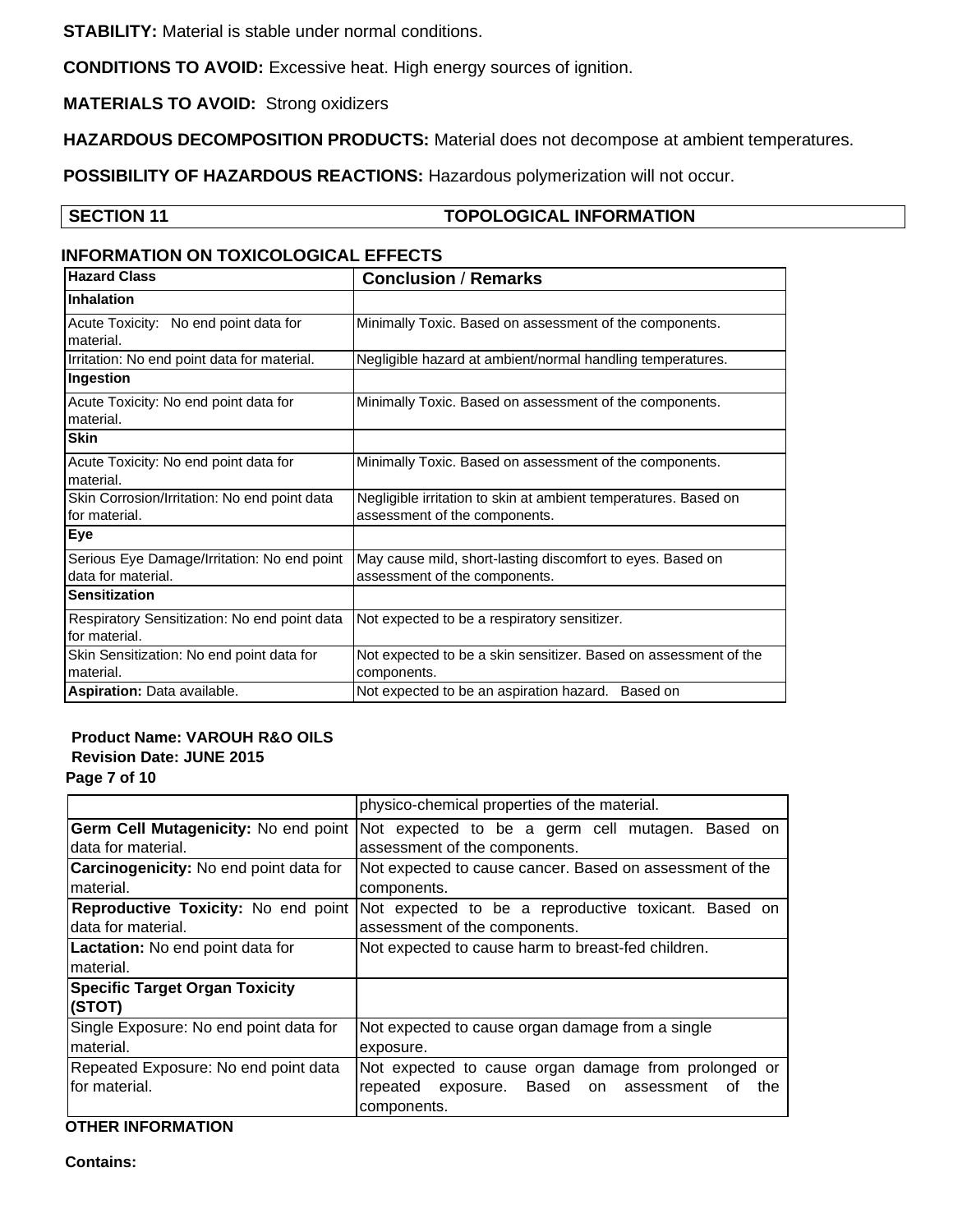Base oil severely refined: Not carcinogenic in animal studies. Representative material passes IP-346, Modified Ames test, and/or other screening tests. Dermal and inhalation studies showed minimal effects; lung non-specific infiltration of immune cells, oil deposition and minimal granuloma formation. Not sensitizing in test animals.

## **The following ingredients are cited on the lists below:** None.

# **\*\*REGULATORY LISTS SEARCHED\*\***

 $1 =$  NTP CARC  $3 =$  IARC 1  $5 =$  IARC 2B  $2 =$  NTP SUS  $4 =$  IARC 2A  $6 =$  OSHA CARC

#### **SECTION 12** ECOLOGICAL INFORMATION

The information given is based on data available for the material, the components of the material, and similar materials.

#### **ECOTOXICITY**

Material - Not expected to be harmful to aquatic organisms.

#### **MOBILITY**

Base oil component - Low solubility and floats and is expected to migrate from water to the land. Expected to partition to sediment and wastewater solids.

### **PERSISTENCE AND DEGRADABILITY**

**Biodegradation:**

Base oil component - Expected to be inherently biodegradable

#### **BIOACCUMULATION POTENTIAL**

Base oil component - Has the potential to bioaccumulate, however metabolism or physical properties may reduce the bioconcentration or limit bioavailability.

**Product Name: VAROUH R&O OILS Revision Date: JUNE 2015 Page 8 of 10** 

# **SECTION 13** DISPOSAL CONSIDERATIONS

Disposal recommendations based on material as supplied. Disposal must be in accordance with current applicable laws and regulations, and material characteristics at time of disposal.

# **DISPOSAL RECOMMENDATIONS**

Product is suitable for burning in an enclosed controlled burner for fuel value or disposal by supervised incineration at very high temperatures to prevent formation of undesirable combustion products. Protect the environment. Dispose of used oil at designated sites. Minimize skin contact. Do not mix used oils with solvents, brake fluids or coolants.

# **REGULATORY DISPOSAL INFORMATION**

RCRA Information: The unused product, in our opinion, is not specifically listed by the EPA as a hazardous waste (40 CFR, Part 261D), nor is it formulated to contain materials which are listed as hazardous wastes. It does not exhibit the hazardous characteristics of ignitability, corrositivity or reactivity and is not formulated with contaminants as determined by the Toxicity Characteristic Leaching Procedure (TCLP). However, used product may be regulated.

# **Empty Container Warning**

Empty Container Warning (where applicable): Empty containers may contain residue and can be dangerous. Do not attempt to refill or clean containers without proper instructions. Empty drums should be completely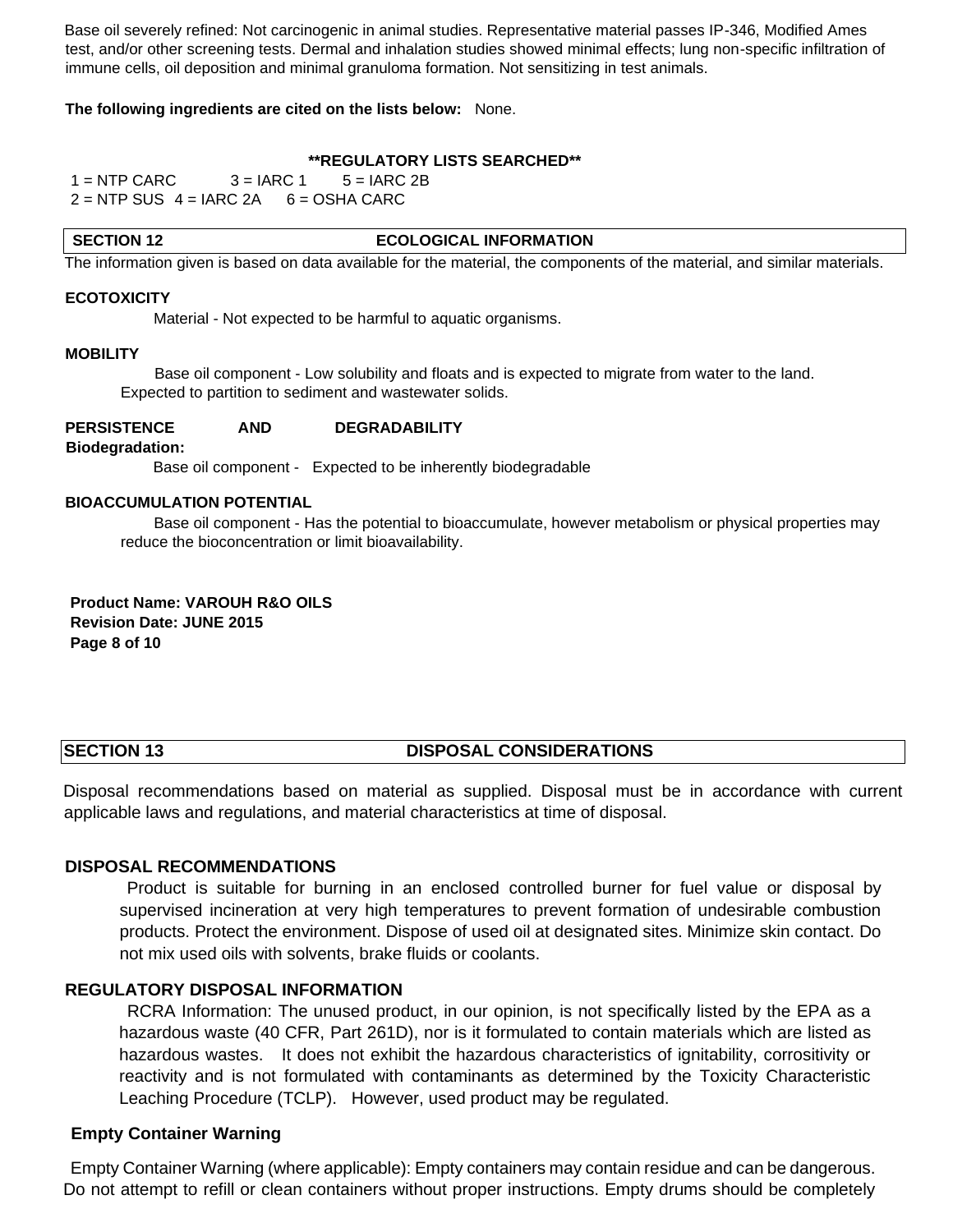drained and safely stored until appropriately reconditioned or disposed. Empty containers should be taken for recycling, recovery, or disposal through suitably qualified or licensed contractor and in accordance with governmental regulations**. DO NOT** 

**PRESSURISE, CUT, WELD, BRAZE, SOLDER, DRILL, GRIND, OR EXPOSE SUCH CONTAINERS TO HEAT, FLAME, SPARKS, STATIC ELECTRICITY, OR OTHER SOURCES OF IGNITION. THEY MAY EXPLODE AND CAUSE INJURY OR DEATH.**

**SECTION 14** TRANSPORT INFORMATION

**LAND (DOT):** Not Regulated for Land Transport

**LAND (TDG):** Not Regulated for Land Transport

**SEA (IMDG):** Not Regulated for Sea Transport according to IMDG-Code

**Marine Pollutant:** No

**AIR (IATA):** Not Regulated for Air Transport

**Product Name: VAROUH R&O OILS Revision Date: JUNE 2015 Page 9 of 10** 

# **SECTION 15 REGULATORY INFORMATION**

**OSHA HAZARD COMMUNICATION STANDARD:** This material is not considered hazardous in accordance with OSHA HazCom 2012, 29 CFR 1910.1200.

**Listed or exempt from listing/notification on the following chemical inventories:** AlCS, DSL, IECSC, PICCS, TSCA

**EPCRA SECTION 302:** This material contains no extremely hazardous substances.

# **SARA (311/312) REPORTABLE HAZARD CATEGORIES: None.**

**SARA (313) TOXIC RELEASE INVENTORY:** This material contains no chemicals subject to the supplier notification requirements of the SARA 313 Toxic Release Program.

# **The following ingredients are cited on the lists below:**

| <b>Chemical Name</b>                                    | <b>CAS Number</b>                                         | <b>List Citations</b> |  |  |  |
|---------------------------------------------------------|-----------------------------------------------------------|-----------------------|--|--|--|
| <b>ZINC DITHIOPHOSPHATE</b>                             | 68649-42-3                                                | 15                    |  |  |  |
| <b>**REGULATORY LISTS SEARCHED**</b>                    |                                                           |                       |  |  |  |
|                                                         | $1 = ACGH ALL$ 6 = TSCA 5a2 11 = CA P65 REPRO 16 = MN RTK |                       |  |  |  |
| $2 = ACGH A1 7 = TSCA 5e 12 = CA RTK 17 = NJ RTK$       |                                                           |                       |  |  |  |
| $3 = ACGH A2 8 = TSCA 6$ $13 = ILRTK$ $18 = PA RTK$     |                                                           |                       |  |  |  |
| $4 = OSHA Z$ $9 = TSCA 12b$ $14 = LA RTK$ $19 = RI RTK$ |                                                           |                       |  |  |  |
| $5 = TSCA$ 4 $10 = CA$ P65 CARC $15 = MI$ 293           |                                                           |                       |  |  |  |

Code key: CARC=Carcinogen; REPRO=Reproductive

| <b>SECTION 16</b>                   | <b>OTHER INFORMATION</b> |
|-------------------------------------|--------------------------|
| .<br>.<br>$\sim$ $\sim$<br>. .<br>. |                          |